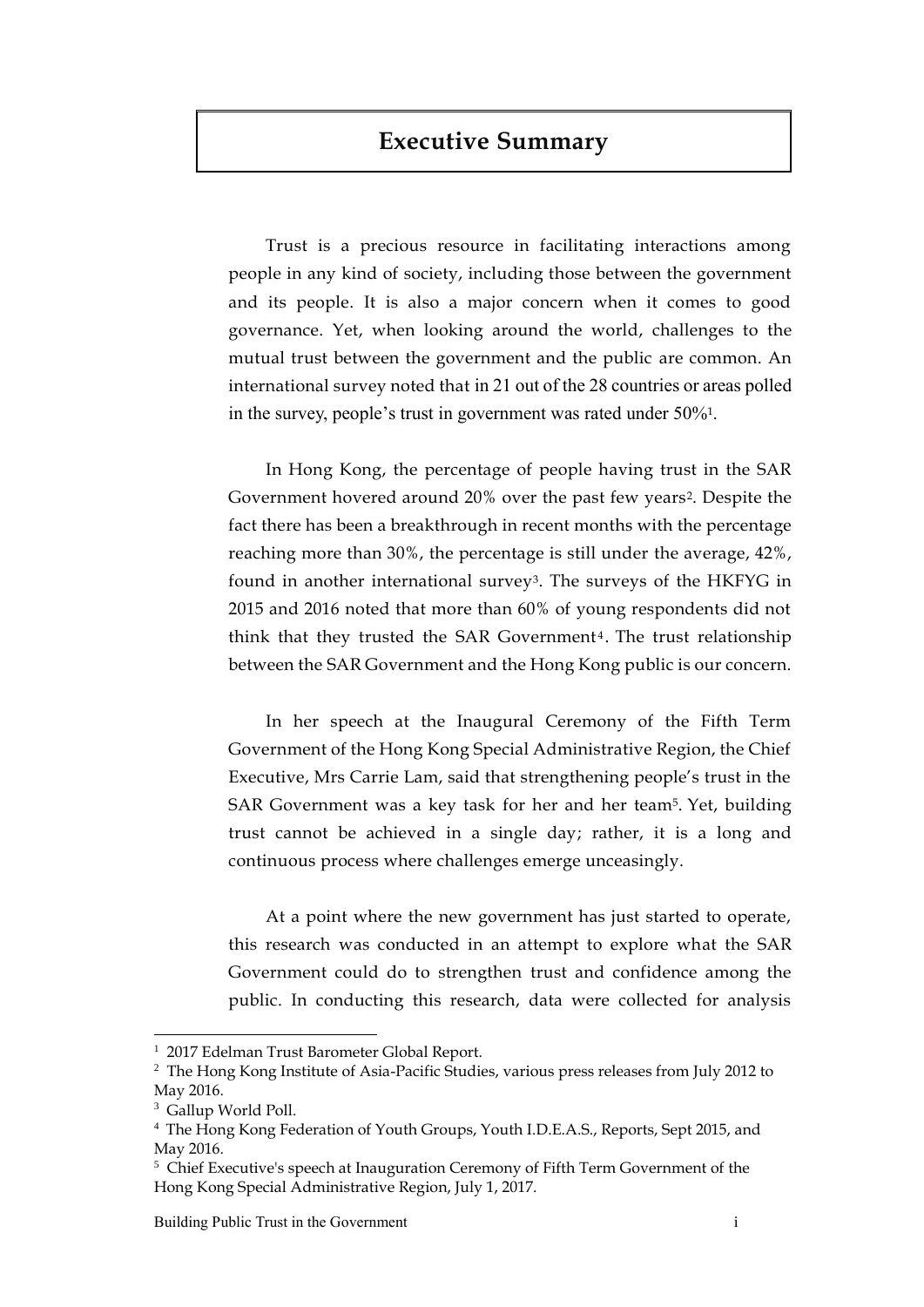through an on-site survey of 525 young people, aged 15 to 34, in early November 2017. In October 2017, five parallel discussion groups were conducted with a total of 20 young people. Interviews with five experts or academics were also conducted from October to November.

#### **Main Discussion**

**1. The more stable the government-public relationship is, the more conducive it is to effective governance. There is neither a shortcut to nor a single factor involved in building trust, and trust can easily be ruined. The SAR Government should grasp any chances that could help to foster public trust in it.** 

The research noted that close to 80% (79.1%) of the 525 respondents from the on-site survey believed that a lack of mutual trust between the administration and the public was a major obstacle to policy implementation. More than one third (35%) regarded the greatest benefit of mutual trust between the government and its people to be its potential to facilitate policy implementation. Some 16% (15.6%) referred to its potential to strengthen the governance of the government.

Looking around various governments and some international organizations in the world, boosting public trust in the government is one of the major concerns. The most commonly used measures to boost public trust include pursuing good policy performance, encouraging public engagement, and/or maintaining effective communication with the public. This shows that trust is neither achieved in a single day nor the result of one single factor. It is something to be contributed to and incubated by all sectors in society.

Building a trustful government-public relationship is never an easy task. For the past 20 years, the road for the SAR Government in consolidating public trust has been a thorny one. The SAR Government should continuously grasp any constructive chances and opportunities to build a feeling of trust in the government among the public. Meanwhile, Hong Kong society should work together to protect this precious but easily ruined social resource.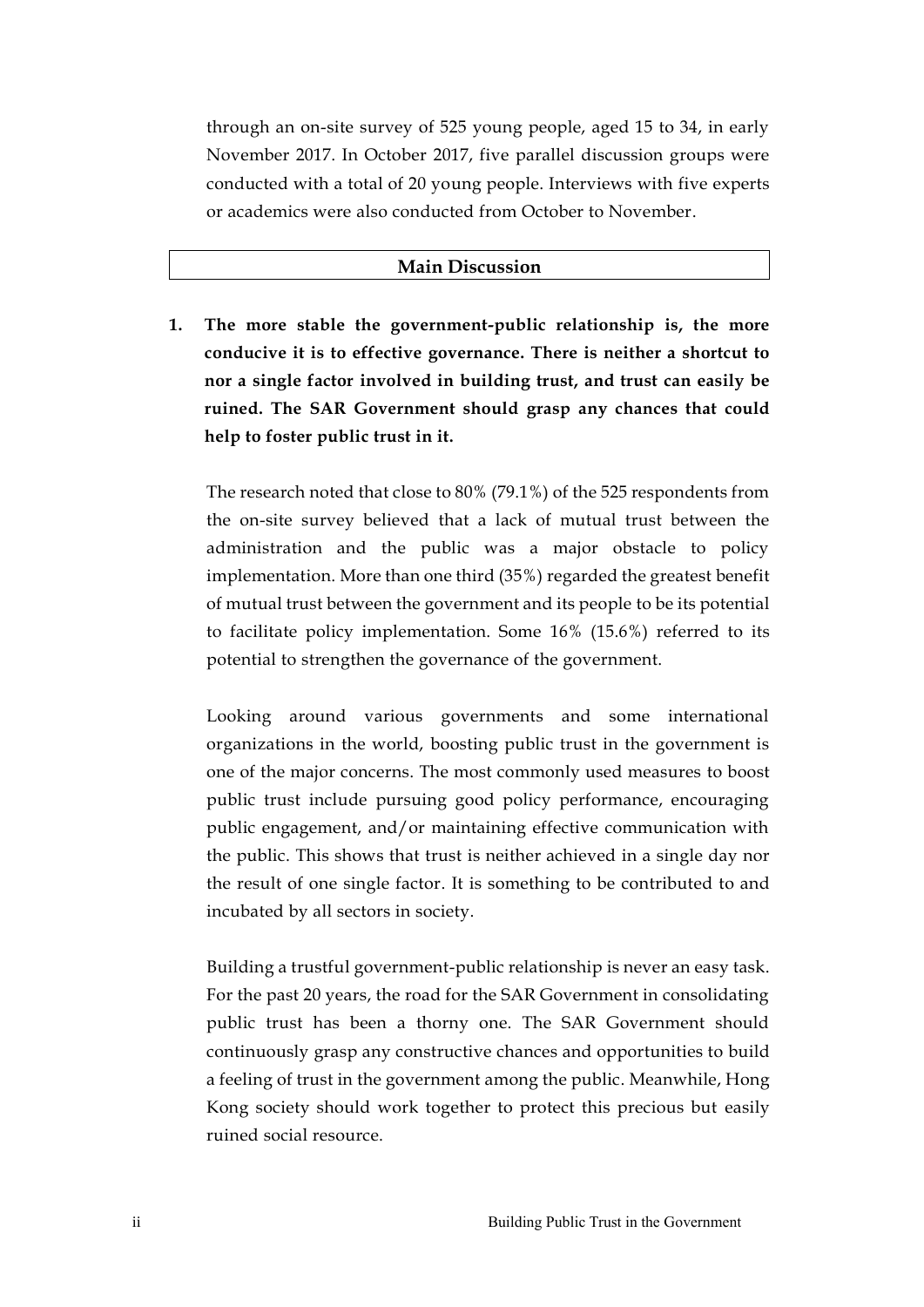**2. Effective policy message delivery and policy performance presentation are fundamental in nurturing public trust in government. It is worth thinking about what the SAR Government could do to maintain policy quality on the one hand and enhance the clear delivery of policy information on the other.** 

Close to 32% and 27% of the respondents, respectively, said that measures which could benefit and meet the needs of people (31.8%) or increase policy transparency (26.5%) would be most helpful in building public trust in the Government. Other possible arrangements included enhancing the delivery of policy information (10.9%).

A people-oriented government should take initiatives and adopt a multipronged approach to promote the government-public relationship. One of the primary approaches is through the provision of quality policies to allow people to share and enjoy the advantages of the policies. Nevertheless, in an information explosion era, together with the widespread use of new social media, governments face challenges in delivering precise policy information in ways which the public can easily understand or digest.

With societies worldwide becoming more diverse and more complicated, public expectations of government services are rising. This is also the case in Hong Kong. The SAR Government has to deal with the different demands of different stakeholders during the policy formation and implementation process. This inevitably intensifies the difficulties the SAR Government faces when it comes to maintaining policy quality. Yet, this should not be a hurdle for the SAR Government in fighting for public trust. The administration should think deeply about maintaining policy performance and enhancing policy information delivery to reinforce the foundation of the SAR Government in gaining public trust through its performance in terms of producing quality policies.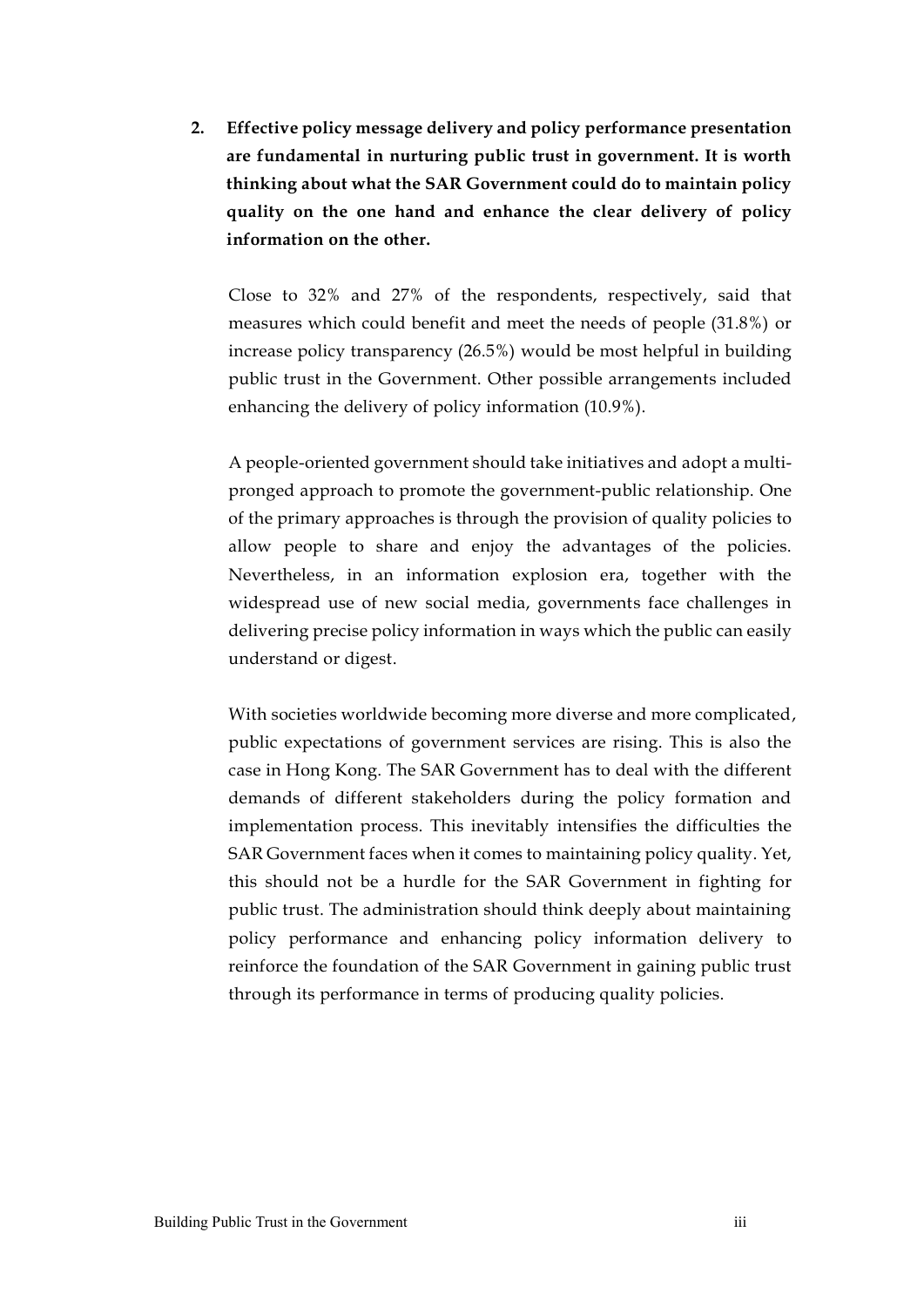**3. The SAR Government faces two major challenges in establishing public trust: its inadequacy in (a) grasping public opinion and (b) connecting with districts. The administration should take actions to remedy the situation.**

3.1 The current work of the SAR Government to grasp public opinion fails to build trust among the public and also provokes scepticism. Increased transparency in the collection and handling of public opinion would be a solution.

The ability of the SAR Government that the respondents distrusted most was its proficiency in grasping public opinion, with more than 30% (31.4%) of respondents opting for this answer. This was closely followed by its deficiency in communicating with public, at nearly 30% (28.2%). Close to two thirds (63.6%) said that the SAR Government should listen to public opinion if it wants to garner trust from people.

In fact, it has long been the practice of the SAR Government to collect public views on policy, social affairs or other matters through issuing consultation documents. However, there are some shortcomings regarding the consultation exercises of the Government, including that the documents are filed and stored under different departments, the design of the official websites that have information about consultations is far from user-friendly, and, last but not least, the procedure of assessing and handling the collected opinions is not transparent enough. As a result, rational discussions might be discouraged. These shortcomings might also result in creating an impression among Hong Kong citizens that the SAR Government does not respect public opinion.

The interviewed academics pointed out that information about the household visits of principal officials was insufficient, with district residents usually only finding out about them via the media after the visits had taken place.

From the above it seems that the public opinion collection exercises of the SAR Government have failed to garner public trust. The Government should think about how to conduct opinion collection exercises with better transparency and in a systemic manner.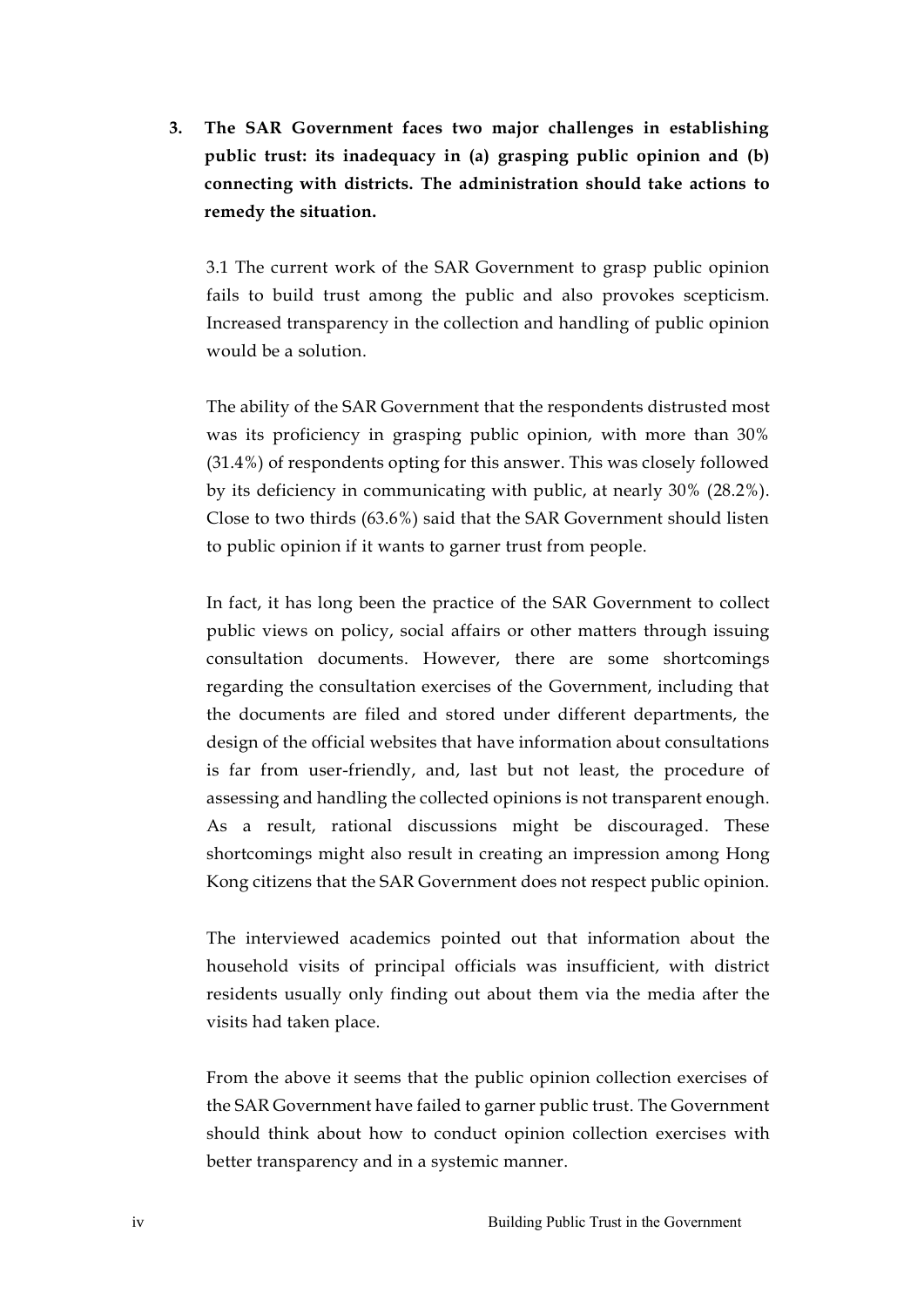3.2. Maintaining effective district work and an effective relationship with district residents are essential for the Government to cultivate the impression of being a trustworthy government in the community. Yet the administration has encountered mounting competition in this regard. The Government should review the effectiveness of its communication with the districts.

Effective district work and an effective relationship with district residents are essential for the SAR Government to cultivate the impression of being a trustworthy government in the community. Yet the young participants in the parallel discussion groups voiced the fact that they hardly knew anything about the work of the district offices of the government.

The political and social landscape of Hong Kong society is getting more complicated, with more organisations setting up their offices and developing networks in the districts. This might create competition to the Government when it comes to maintaining close ties between the Government and the people at the district level.

There is an adage that says a boat sailing against the current must forge ahead or it will be driven back. The SAR Government should heed this adage and conduct a review of the effectiveness of its existing work in connecting with the districts.

# **4. People cherish such values as integrity, transparency and participation. The Government needs to integrate these values into the policymaking process.**

Close to 32% (31.8%) of the respondents considered integrity the most helpful element that could boost public trust in government. Other possible elements included transparency (18.1%) and public participation (12.8%).

With the development of societies where materials are abundant, people nowadays increasingly take pleasure in such values as integrity, transparency and participation. It is hoped that a policy that touched on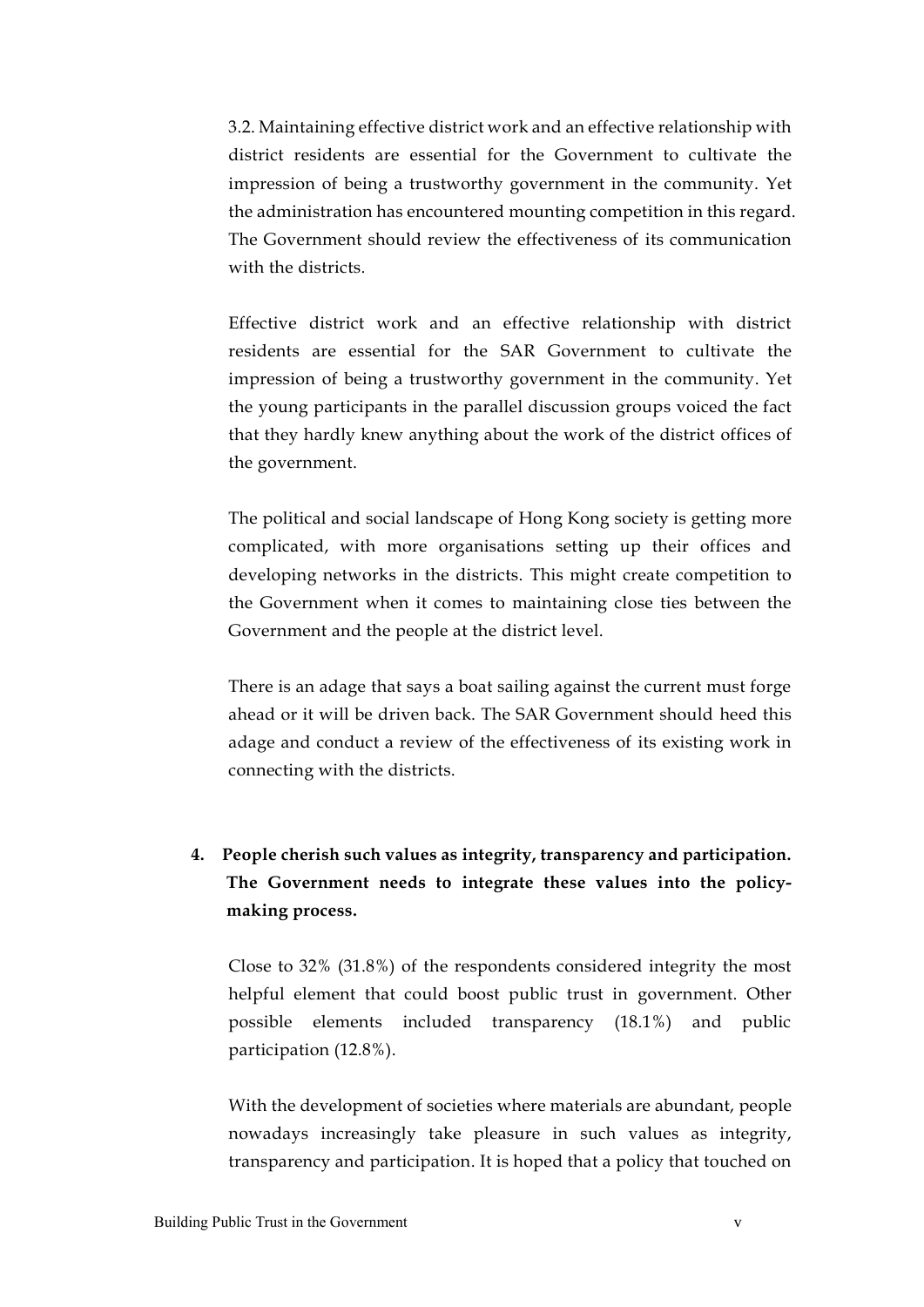these values during its formulation process would be more likely to gain support from the public even though its effect has yet to be seen or realized.

The SAR Government should take steps to respond to these values, including telling the public about any difficulties experienced or about the progress of integrating these values during the policy-making process.

**5. Young people have reservations when evaluating the trust-based government-youth relationship. A noticeable gap was observed between what they expected and what they have seen in reality on issues such as education, livelihood, and the constitutional development of the city. Doubts and qualms among youths might result from these reservations. Concrete actions from the Government are needed in order to alleviate worries or anxieties among the new generation.** 

More than 70% (70.8%) of the surveyed young people felt that the SAR Government did not trust the youth of Hong Kong. Sixty-three percent (63.4%) of the respondents said that they did not trust the SAR Government; the possible actions or thoughts resulting from this kind of distrust included being sceptical about government policy (37.5%), planning for emigration (31.8%), and participating in protests (21.3%).

The young participants in the parallel discussion groups lamented some issues that adversely affected their trust in the Government, including the constitutional development of the city, during which the Government shut the "dialogue door" with youth leaders; the uneven opportunities arranged by the Government in meeting with different political background youth groups; and the education path set for them which had made them the losers.

Youth participation could bring in new blood for the sustainable development of Hong Kong society. The Government and Hong Kong society should provide more opportunities and chances for youths. The Government should also grasp the opportunity presented by this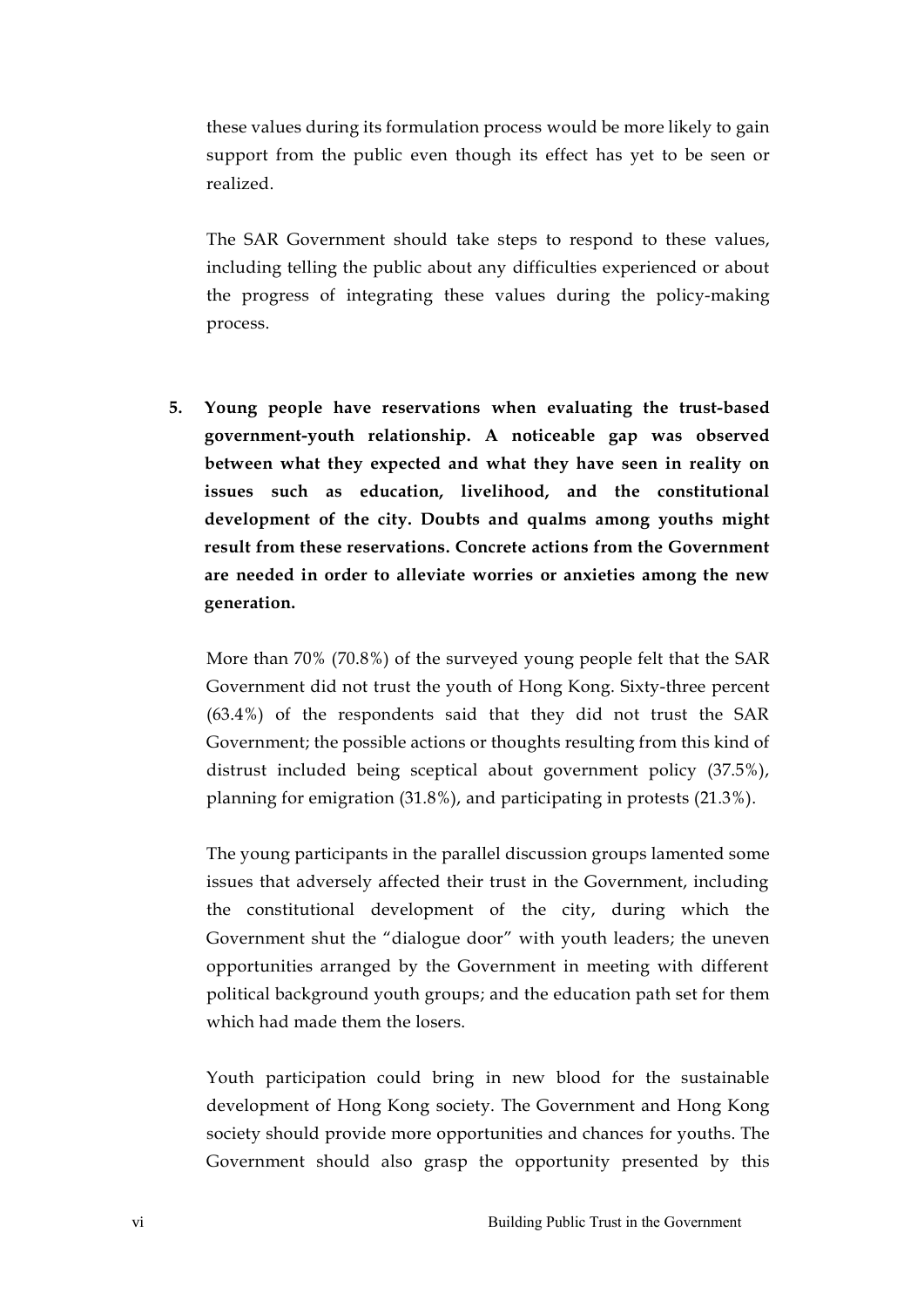atmosphere where young people are taking a relatively positive attitude towards the new administration and take concrete actions to help solve the problems that envelop youths.

**6. The tensions between the SAR Government and the Legislative Council have intensified in recent years, obscuring the performance of the two. The two parties should strive for a balance and go about their respective terms of references so as to secure trust from the public.** 

More than 30% (31.2%) of the respondents believed that the SAR Government should improve its relationship with the Legislative Council in order to secure public trust in the Government.

Both the SAR Government and the Legislative Council have their roles and functions. It is predictable and normal for a certain degree of tension to exist in the relationship between the two bodies. Yet tensions have intensified in recent years. These tensions not only obscure the performance of the two bodies but also obstruct the livelihoods of people.

The SAR Government has a role to play in achieving quality policies in a way that is highly transparent, assimilates public opinion, and balances the interests of all sectors. In addition, it should, on the one hand, take the initiative in showing respect for the different political stances of members in the Legislative Council and, on the other hand, consider the Legislative Council as a policy partner.

The Legislative Council is a place for policy discussion and debate. It is also a place that reflects people's opinions. It should garner public support and trust by establishing a quality parliamentary culture and playing an effective role in monitoring government.

Only the above relationship between the SAR Government and the Legislative Council can maintain the proper roles of the two bodies and enable them to go about their respective terms of reference, paving the way for them to secure the public's trust.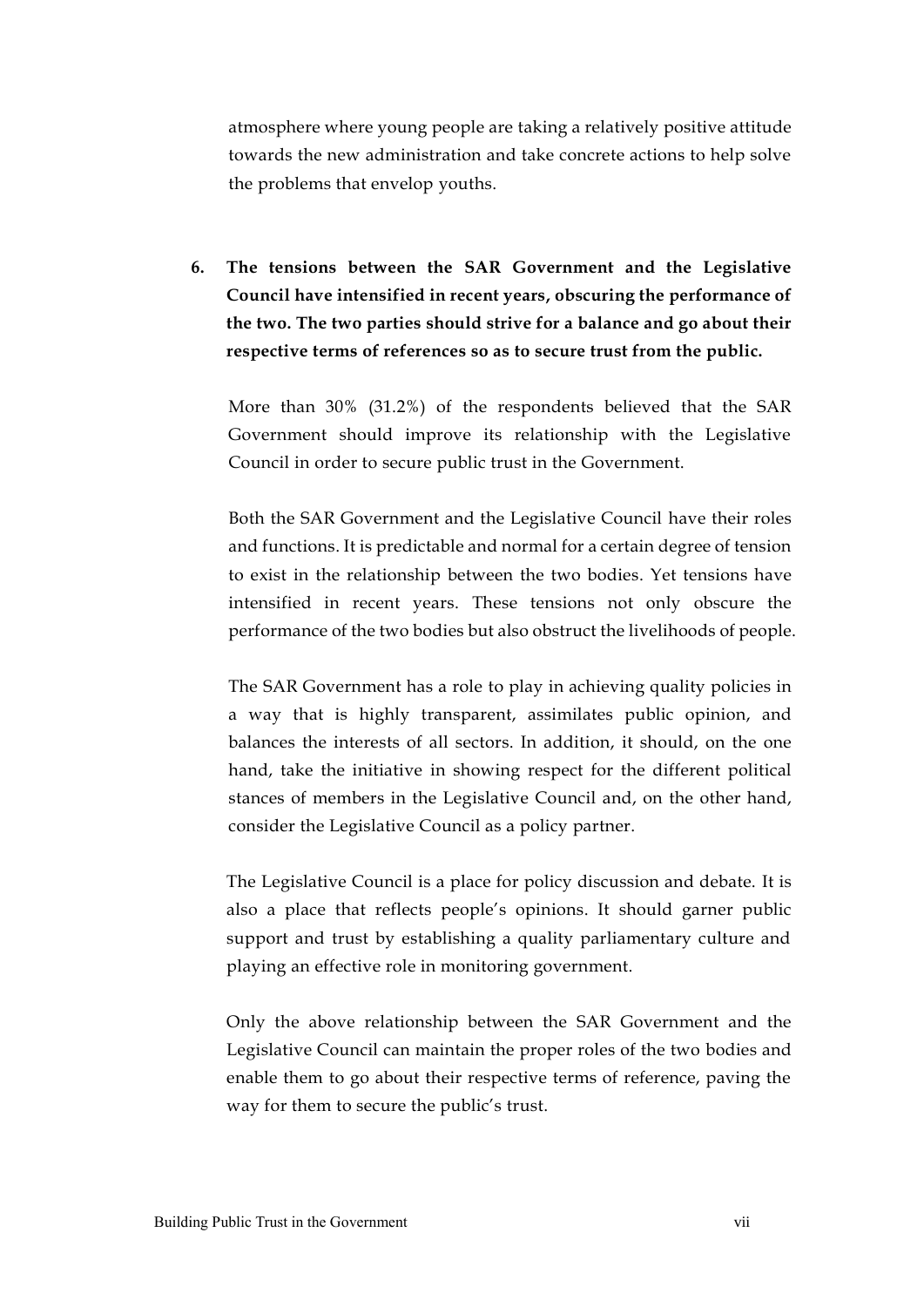#### **Recommendations**

This study makes the following recommendations:

### **1. Each bureau holds an annual policy progress presentation.**

**The research suggests that each bureau should hold an annual policy progress presentation. Such a measure could improve policy performance transparency, provide more channels for the Government to deliver policy messages, and help the public better digest government information, all of which could consolidate the foundation of the SAR Government in terms of gaining public trust through its performance.**

**With reference to practice overseas, the research also recommends that the Government adopt creative and multiple approaches to delivering its policy message to ensure the accessibility and readability of the information from the public's point of view.**

**2. Strengthen the communication between the Government and the people at the district level.**

**The research suggests that the SAR Government should review the effectiveness of current communication with the districts, including encouraging district officials to be more proactive in reaching the public so that community opinions or sentiments can be collected and communicated to the Government more precisely. It is hoped that the relationships or linkages between the Government and the people at the district level can be more direct and closer.**

**3. Promote social values in the policy-making process.** 

**People cherish such values as integrity, transparency and participation. The research suggests that the Government should make good use of current resources, such as APIs (announcements of public interest), to**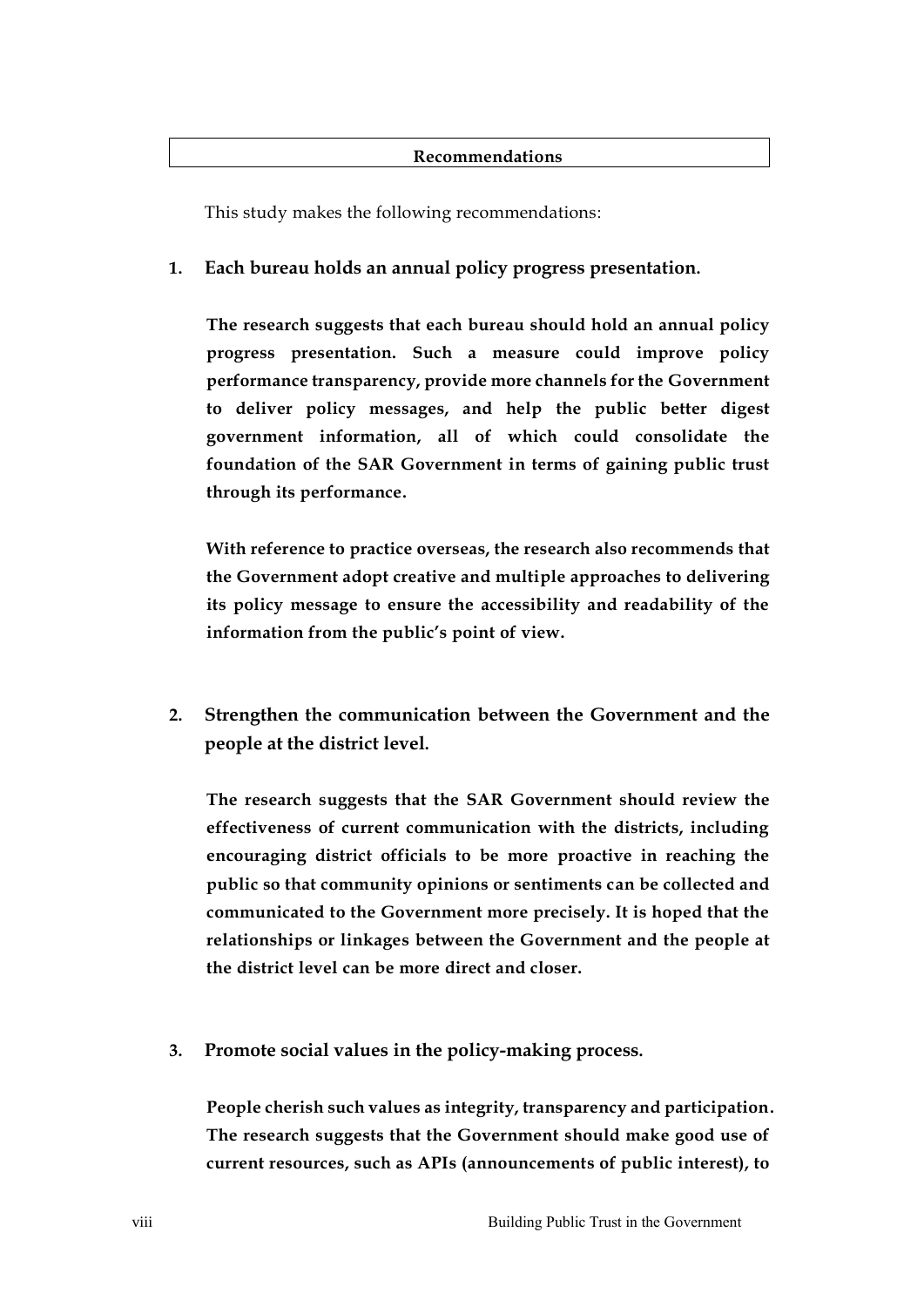**help explain what it has done, and how, to uphold such social values as integrity, fairness, justness, public engagement, and transparency in the policy-making process.** 

**With reference to practice overseas, the research also recommends that the Government allocate resources to enable it to continue learning about using advanced social media for more effective policy promotion and as a more appropriate strategy of communication with the public.**

**4. Establish a platform to put together information from all public consultations and public opinions.**

**Currently, the Government's consultation documents are filed and stored under different departments, and people find it not easy to locate the right path or location to get their opinions expressed on official websites. This might discourage them from participating in public consultation exercises. It might also reduce public trust in the Government.**

**With reference to practice overseas, the research suggests that the Government should enhance the information technology element in consultation exercises with the setting up of a one-stop consultation website, which should include the following functions:**

**(a) Provide comprehensive and precise information on consultations;**

**(b) Provide direct and diversified channels to collect public opinions, including the use of new media;**

**(c) Provide an interactive platform for discussion;**

**(d) Provide a timetable of household visits conducted by appointed officials.**